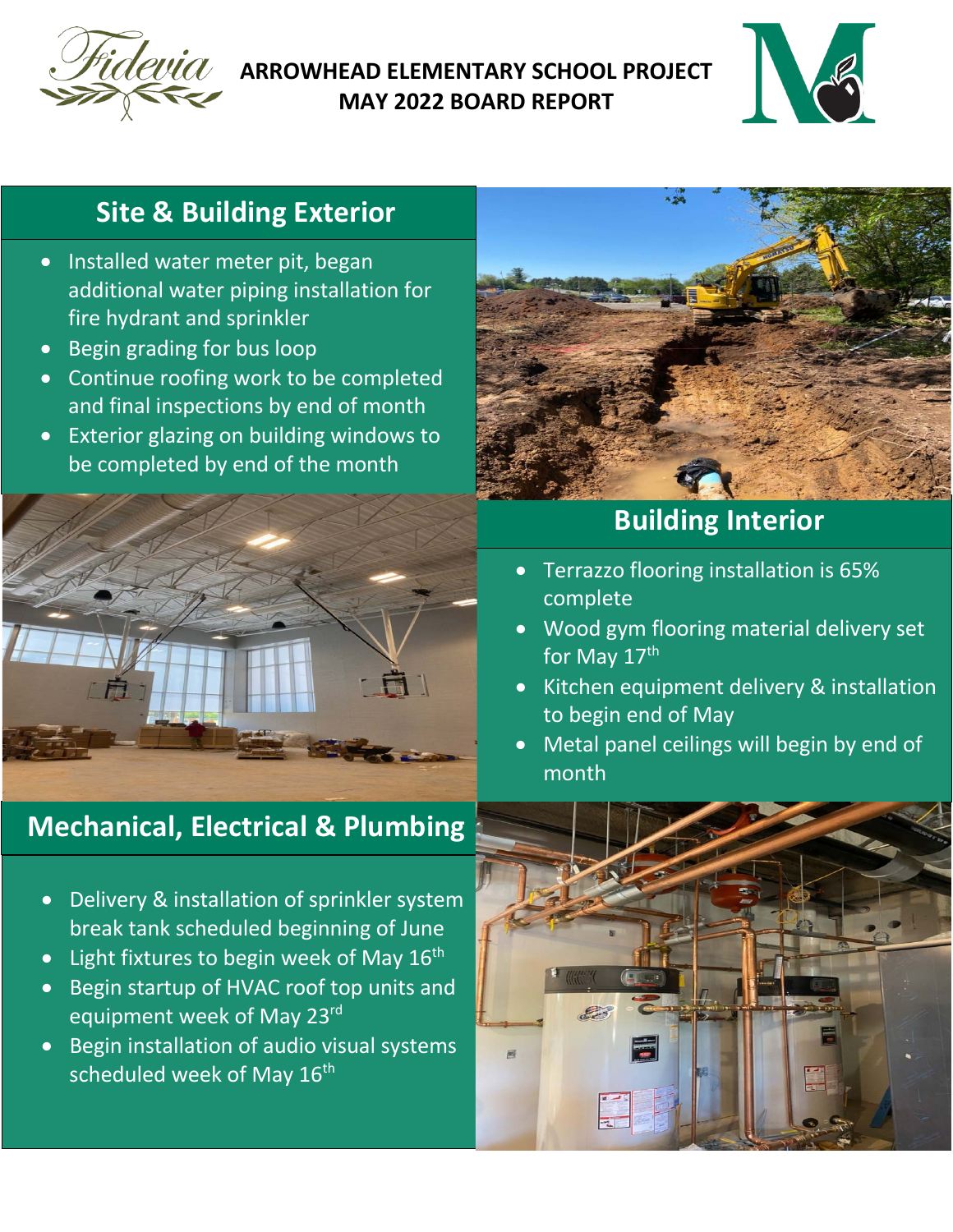



#### **Upcoming Work – May 2022 – June 2022**

- Begin elevator delivery and installation
- Installation of flooring in classrooms
- Begin Testing & Balancing and Commissioning of building systems
- Start Terrazzo tilie work in Cafeteria
- Begin kitchen equipment installation
- Complete all ceramic tile work through our the building by  $1<sup>st</sup>$  week of June

| <b>BUDGET</b><br><b>Change Order Status (Based on Change Orders Approved to Date)</b> |                       |                                              |              |                                                      |  |  |  |
|---------------------------------------------------------------------------------------|-----------------------|----------------------------------------------|--------------|------------------------------------------------------|--|--|--|
| <b>Contractor</b>                                                                     | <b>Bid Award Amts</b> | <b>App Change</b><br>Orders as of<br>5/11/22 | Current CO % | <b>Current Revised</b><br>Contracts as of<br>5/11/22 |  |  |  |
| E.R. Stuebner                                                                         | \$15,701,000.00       | \$373,112.17                                 | 2.3%         | \$16,074,112.17                                      |  |  |  |
| Cedar Electric, Inc.                                                                  | \$3,461,000.00        | \$20.319.02                                  | 0.58%        | \$3,481,319.02                                       |  |  |  |
| Trefz Mechanical, Inc. (PC)                                                           | \$1,524,067.00        | \$180,754.75                                 | 10.6%        | \$1,704,821.75                                       |  |  |  |
| Trefz Mechanical, Inc. (MC)                                                           | \$3,467,844.00        | \$8,332.07                                   | 0.24%        | \$3,476,176.07                                       |  |  |  |
| <b>Total Contract Amounts</b>                                                         | \$24,153,911.00       | \$582,518.01                                 | 2.4%         | \$24,736,429.01                                      |  |  |  |

| <b>BUDGET</b><br><b>Pending Change Orders</b> |                  |                            |                  |               |
|-----------------------------------------------|------------------|----------------------------|------------------|---------------|
| <b>Contractor</b>                             | Change<br>Order# | <b>Description of Work</b> | <b>CO Amount</b> | <b>Status</b> |
|                                               |                  | None at this time          |                  |               |